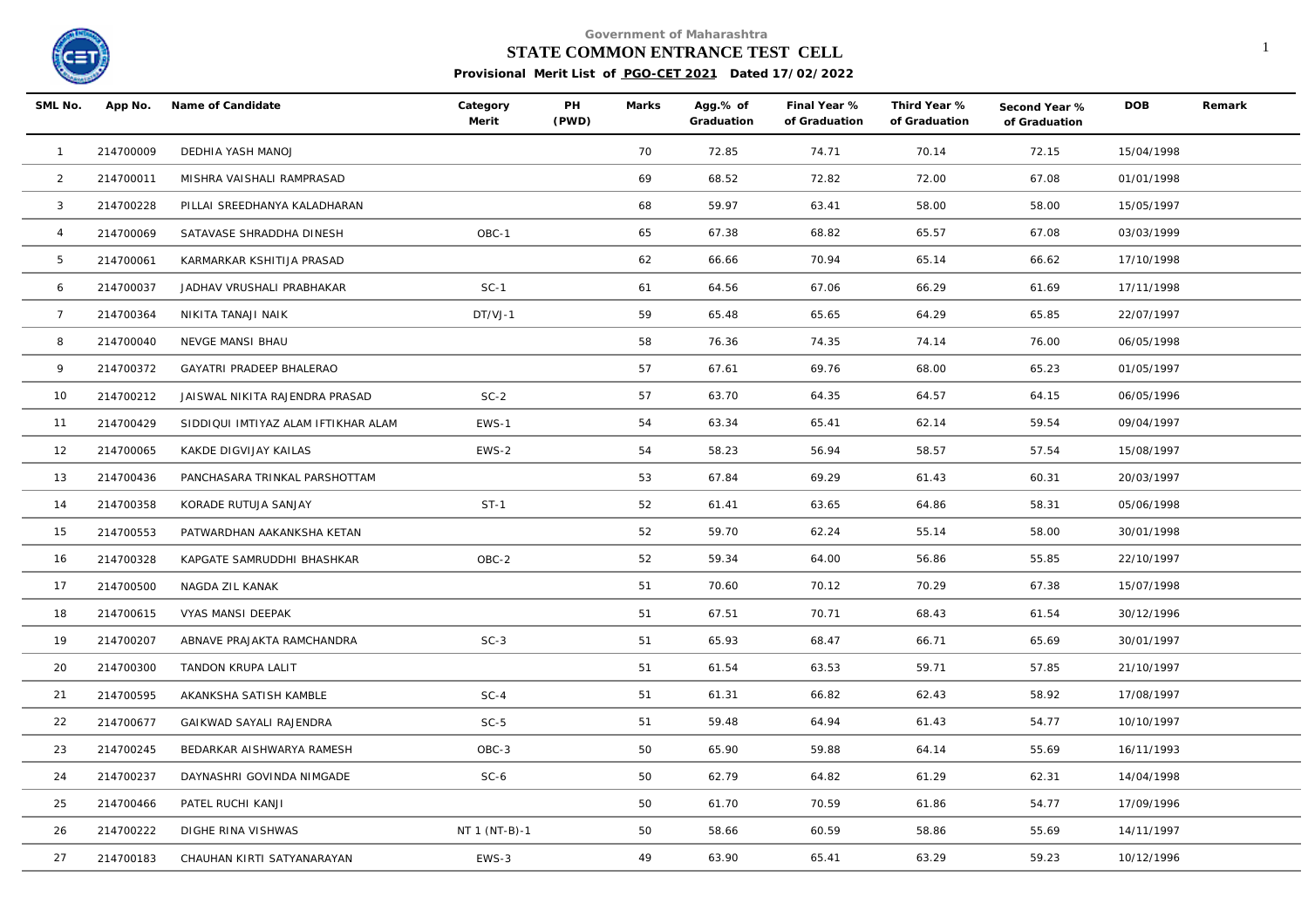

**Government of Maharashtra**

## **STATE COMMON ENTRANCE TEST CELL** 2

**Provisional Merit List of PGO-CET 2021 Dated 17/02/2022**

| SML No. | App No.   | Name of Candidate               | Category<br>Merit | PH<br>(PWD) | Marks | Agg.% of<br>Graduation | Final Year %<br>of Graduation | Third Year %<br>of Graduation | Second Year %<br>of Graduation | <b>DOB</b> | Remark |
|---------|-----------|---------------------------------|-------------------|-------------|-------|------------------------|-------------------------------|-------------------------------|--------------------------------|------------|--------|
| 28      | 214700669 | SUMAI ANJALI KUMAR              |                   |             | 49    | 62.82                  | 64.35                         | 64.14                         | 59.69                          | 01/12/1998 |        |
| 29      | 214700659 | FATEMA BASHIR ALI               |                   |             | 49    | 59.25                  | 58.94                         | 61.57                         | 57.08                          | 05/11/1996 |        |
| 30      | 214700296 | GHODERAO DISHA GANGADHAR        | NT 1 (NT-B)-2     |             | 48    | 65.34                  | 68.47                         | 64.14                         | 58.77                          | 04/10/1997 |        |
| 31      | 214700532 | <b>GALA KINJAL JATIN</b>        |                   |             | 48    | 64.29                  | 67.41                         | 62.43                         | 63.69                          | 06/02/1998 |        |
| 32      | 214700396 | VIDISHA SHAM PANCHBHAI          | $SC-7$            |             | 48    | 63.48                  | 66.12                         | 61.57                         | 59.69                          | 24/06/1998 |        |
| 33      | 214700087 | BHAVE SMITA SAHEBRAO            | OBC-4             |             | 48    | 61.70                  | 62.47                         | 64.29                         | 60.77                          | 03/05/1998 |        |
| 34      | 214700597 | ELWAKA SWETA ASHOK KUMAR        | OBC-5             |             | 48    | 58.75                  | 63.06                         | 59.14                         | 58.15                          | 12/12/1996 |        |
| 35      | 214700527 | KHAN SAIMA SHAMIM               |                   |             | 47    | 65.40                  | 66.24                         | 64.29                         | 62.62                          | 30/11/1995 |        |
| 36      | 214700498 | MHATRE LEENA HARISHCHANDRA      | OBC-6             |             | 47    | 61.54                  | 62.47                         | 61.71                         | 59.23                          | 20/09/1997 |        |
| 37      | 214700334 | PASWAN NIRMALA RAMLAKHAN        |                   |             | 47    | 60.20                  | 61.76                         | 56.29                         | 59.85                          | 23/05/1997 |        |
| 38      | 214700014 | NEER KUNAL KANHOBAJI            | NT 2 (NT-C)-1     |             | 47    | 57.67                  | 58.47                         | 53.14                         | 55.08                          | 14/10/1996 |        |
| 39      | 214700599 | DHANANI NISHMA NOORUDDIN SALIMA |                   |             | 46    | 67.93                  | 75.88                         | 66.57                         | 62.62                          | 07/02/1998 |        |
| 40      | 214700451 | DOD VAIBHAVI ANANT              | OBC-7             |             | 46    | 65.87                  | 65.41                         | 67.43                         | 62.62                          | 18/11/1997 |        |
| 41      | 214700540 | SHINDE TEJASWINI SANJAY ANJANA  |                   |             | 46    | 64.72                  | 74.59                         | 59.71                         | 60.92                          | 22/02/1999 |        |
| 42      | 214700143 | PANDIRKAR SHIVANI MILIND        | OBC-8             |             | 46    | 62.98                  | 68.82                         | 65.14                         | 59.85                          | 23/03/1998 |        |
| 43      | 214700370 | DHONNAR TRUPTI RAMESH           | NT 2 (NT-C)-2     |             | 45    | 62.13                  | 63.65                         | 60.71                         | 58.31                          | 15/12/1998 |        |
| 44      | 214700428 | BHOIR HETAL DHARMENDRA          | OBC-9             |             | 45    | 59.51                  | 60.24                         | 60.71                         | 57.54                          | 12/01/1998 |        |
| 45      | 214700064 | TAPASE AISHWARYA SUNIL          | $SC-8$            |             | 44    | 61.97                  | 64.82                         | 63.57                         | 61.08                          | 07/05/1997 |        |
| 46      | 214700598 | CHAVAN ANUJA SANJAY             | $SC-9$            |             | 44    | 58.75                  | 60.94                         | 59.29                         | 59.08                          | 20/09/1996 |        |
| 47      | 214700468 | KHOBRAGADE ASHMITA MILIND       | SC-10             |             | 43    | 59.67                  | 62.71                         | 59.14                         | 58.62                          | 28/10/1995 |        |
| 48      | 214700609 | WAGHMARE MONIKA ASHOK           | SC-11             |             | 43    | 58.95                  | 64.47                         | 61.00                         | 56.31                          | 30/07/1995 |        |
| 49      | 214700005 | RAUT ANUSHRI PROMOD             | OBC-10            |             | 43    | 58.20                  | 60.94                         | 57.43                         | 55.23                          | 05/04/1996 |        |
| 50      | 214700388 | DANDEKAR VINAYA MAHADEO         |                   |             | 43    | 54.00                  | 55.18                         | 55.14                         | 53.85                          | 21/04/1996 |        |
| 51      | 214700220 | SHRADDHA KAMBLE                 | SC-12             |             | 41    | 63.28                  | 64.71                         | 65.43                         | 60.28                          | 21/12/1998 |        |
| 52      | 214700223 | WASNIK PRAJKTA MACHCHHINDRA     | $SC-13$           |             | 41    | 60.72                  | 63.88                         | 58.43                         | 57.85                          | 18/06/1997 |        |
| 53      | 214700510 | CHAVAN NIKITA YASHWANTRAO       |                   |             | 41    | 59.31                  | 62.00                         | 60.29                         | 59.23                          | 21/02/1996 |        |
| 54      | 214700006 | RABAB RIYAZ CHANDAWALA          |                   |             | 40    | 59.93                  | 63.06                         | 64.00                         | 54.46                          | 29/09/1998 |        |
|         |           |                                 |                   |             |       |                        |                               |                               |                                |            |        |